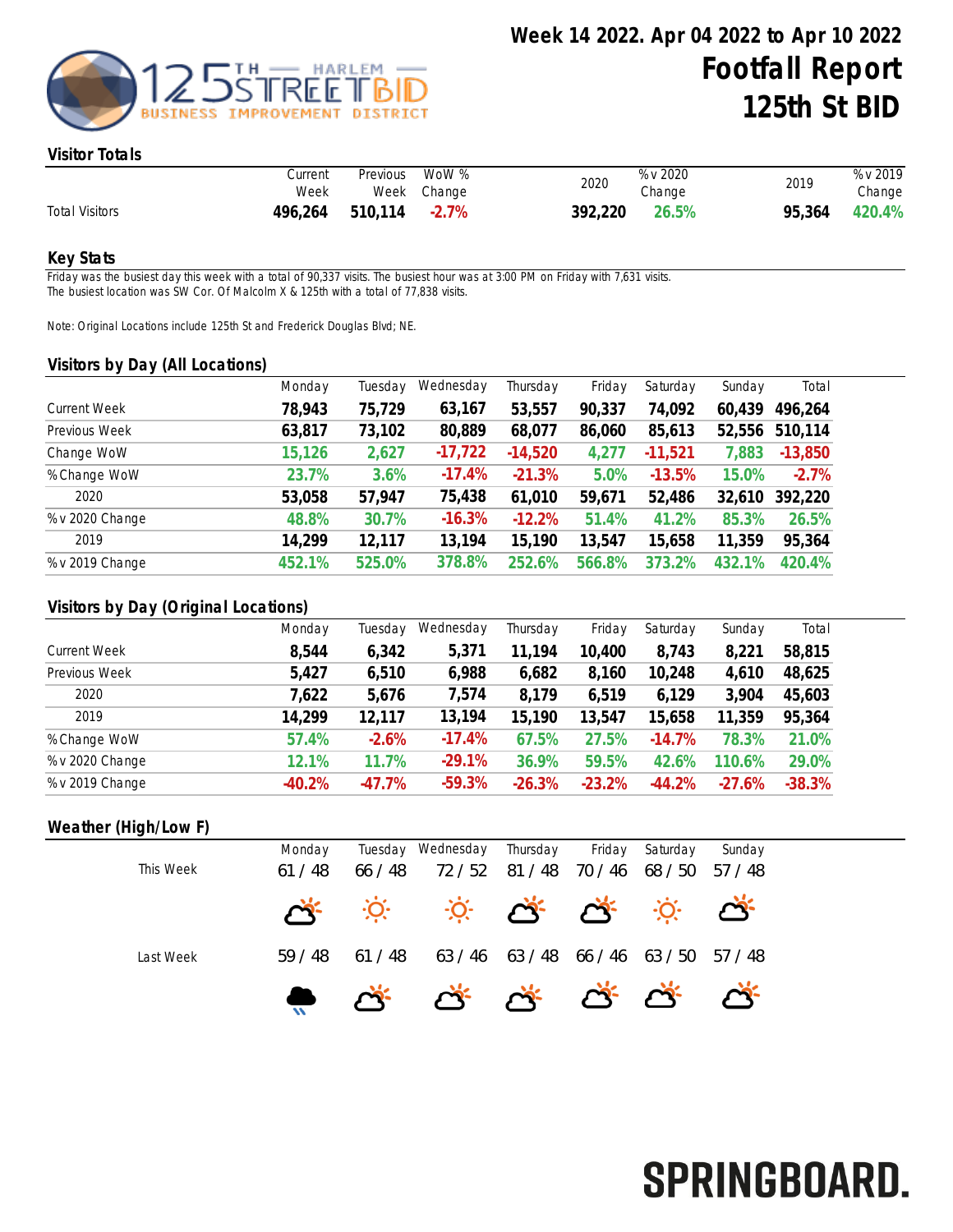### Visitors by Day (All Locations)



% Share of Visitors by Day



Early Evening 5:00PM - 7:59PM Evening 8:00PM - 11:59PM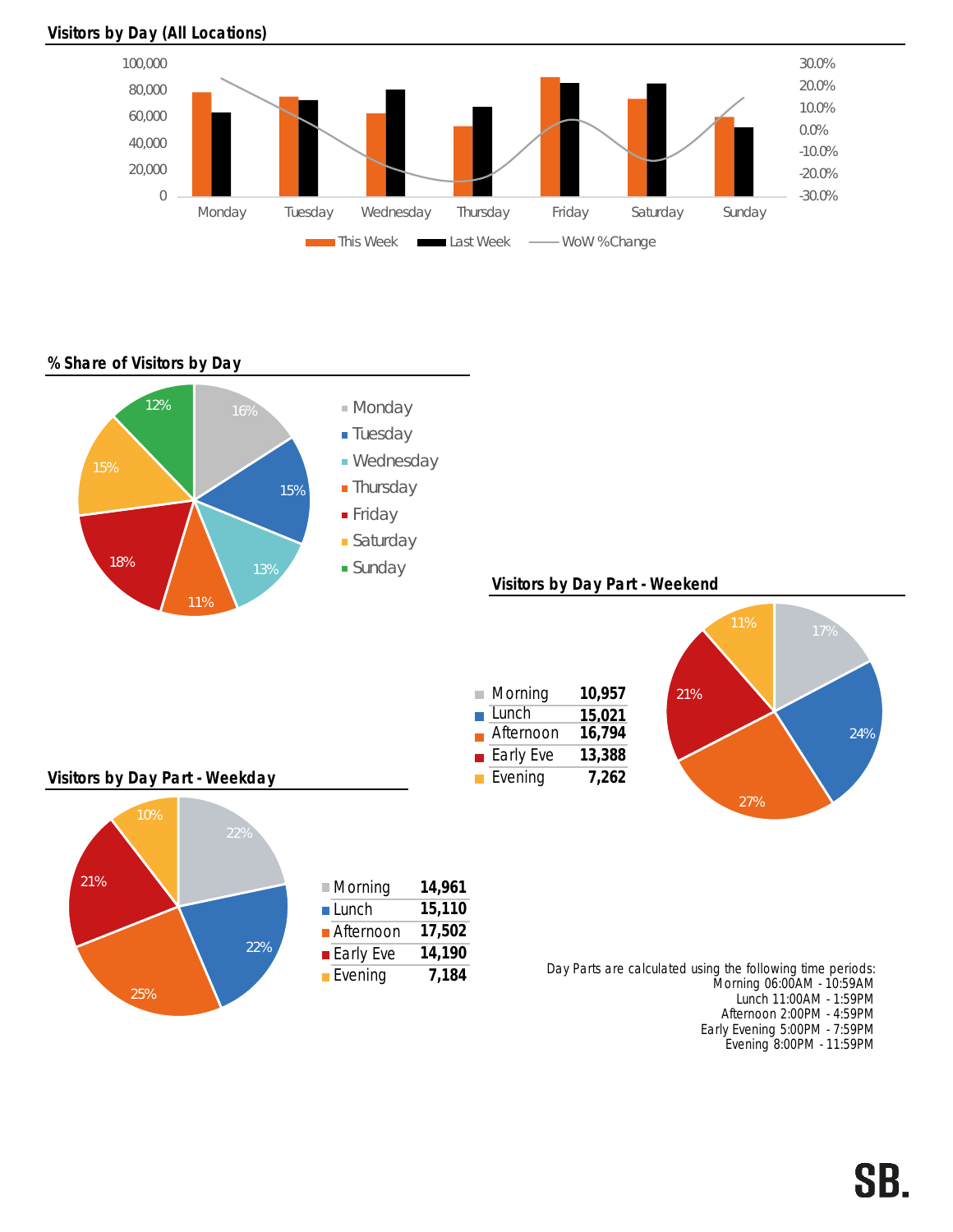





|       | Monday |       | Tuesday Wednesday | Thursday | Friday | Saturday | Sunday |
|-------|--------|-------|-------------------|----------|--------|----------|--------|
| 6:00  | 1,159  | 1,406 | 916               | 1,057    | 1,449  | 1,018    | 697    |
| 7:00  | 2,014  | 2,723 | 2,246             | 2,202    | 2,329  | 1,418    | 1,060  |
| 8:00  | 3,833  | 3,269 | 3,024             | 2,862    | 3,970  | 2,073    | 1,783  |
| 9:00  | 5,077  | 3,834 | 2,969             | 2,807    | 5,242  | 3,387    | 3,310  |
| 10:00 | 4,964  | 4,026 | 2,822             | 3,032    | 5,573  | 3,680    | 3,487  |
| 11:00 | 5,163  | 4,645 | 3,548             | 3,469    | 6,091  | 4,856    | 4,168  |
| 12:00 | 5,591  | 5,594 | 4,306             | 3,324    | 6,624  | 5,372    | 4,776  |
| 13:00 | 6,592  | 5,566 | 4,879             | 3,251    | 6,909  | 5,634    | 5,236  |
| 14:00 | 5,945  | 5,708 | 4,840             | 4,073    | 6,572  | 6,012    | 5,024  |
| 15:00 | 6,200  | 6,460 | 5,141             | 5,011    | 7,130  | 6,431    | 4,881  |
| 16:00 | 6,546  | 6,182 | 5,349             | 4,721    | 7,631  | 6,340    | 4,900  |
| 17:00 | 5,804  | 5,992 | 5,258             | 3,785    | 6,676  | 6,023    | 4,463  |
| 18:00 | 4,900  | 5,170 | 4,764             | 3,422    | 6,260  | 5,170    | 3,795  |
| 19:00 | 4,155  | 4,002 | 3,631             | 2,279    | 4,851  | 4,331    | 2,994  |
| 20:00 | 2,832  | 2,806 | 2,715             | 1,699    | 3,654  | 3,515    | 2,120  |
| 21:00 | 1,917  | 1,902 | 1,553             | 1,361    | 2,571  | 2,199    | 1,594  |
| 22:00 | 1,435  | 1,356 | 1,370             | 958      | 2,068  | 1,639    | 1,298  |
| 23:00 | 1,162  | 1,042 | 989               | 805      | 1,727  | 1,226    | 933    |